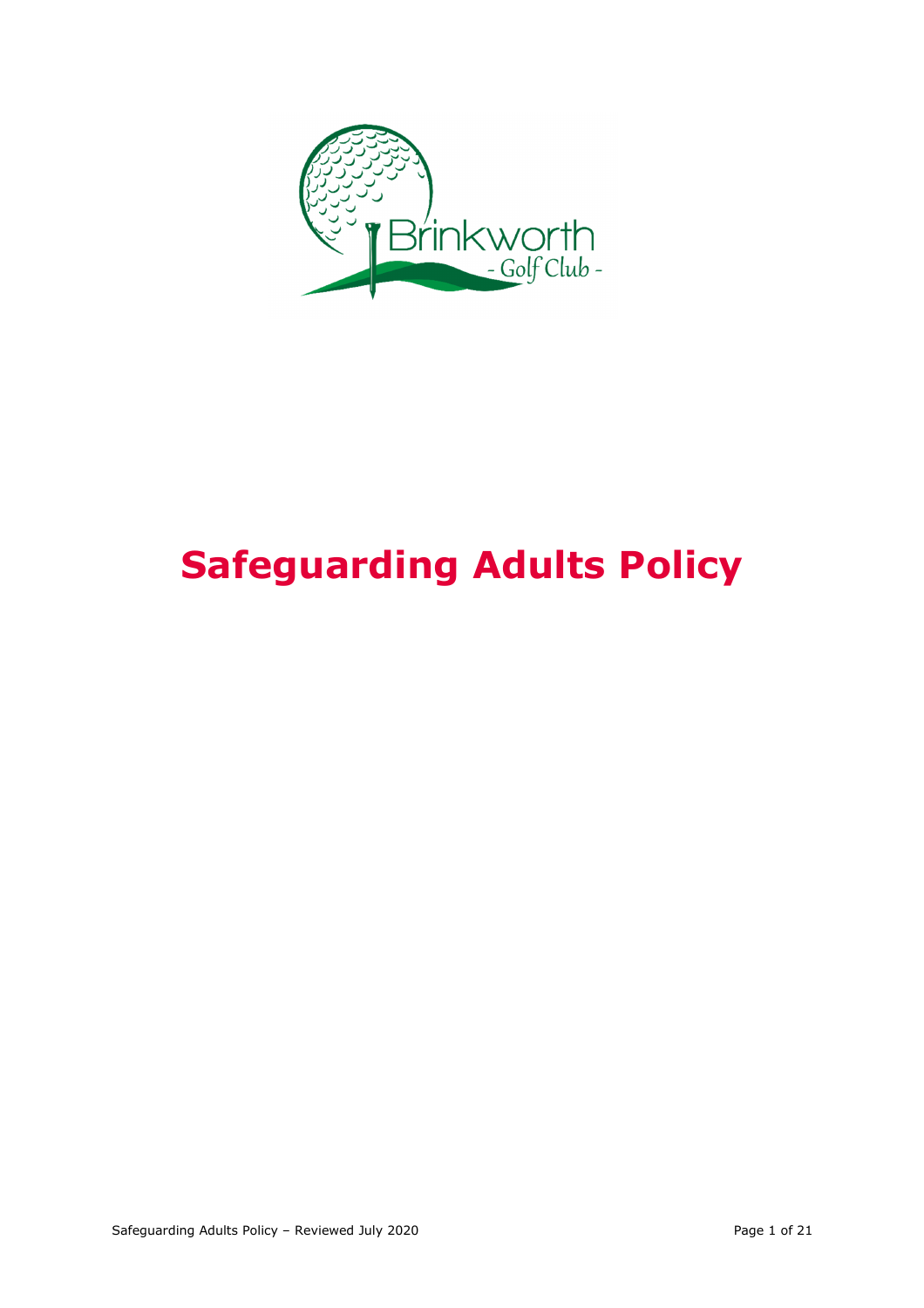## **Contents**

| Safeguarding Policy Statement                | <u>2</u>       |
|----------------------------------------------|----------------|
|                                              |                |
| 1. Complaints, concerns and allegations      | $\overline{4}$ |
| 2. Responding to a Disclosure of Abuse       | $\overline{5}$ |
| 3. Signs and Indicators of Abuse and Neglect | <u>6</u>       |
| 4. Consent                                   | $\overline{Z}$ |
| 5. Useful Contacts                           | <u>୨</u>       |
| <b>Supporting Documents</b>                  |                |
| Safeguarding Adults Flowchart                | <u>10</u>      |
| Capacity - Guidance on Making Decisions      | <u> 11</u>     |
| Incident Report Form                         | <u>13</u>      |
| Guidance on Types of Harm                    | <u>15</u>      |
| Guidance on Consent and Information Sharing  | <u>17</u>      |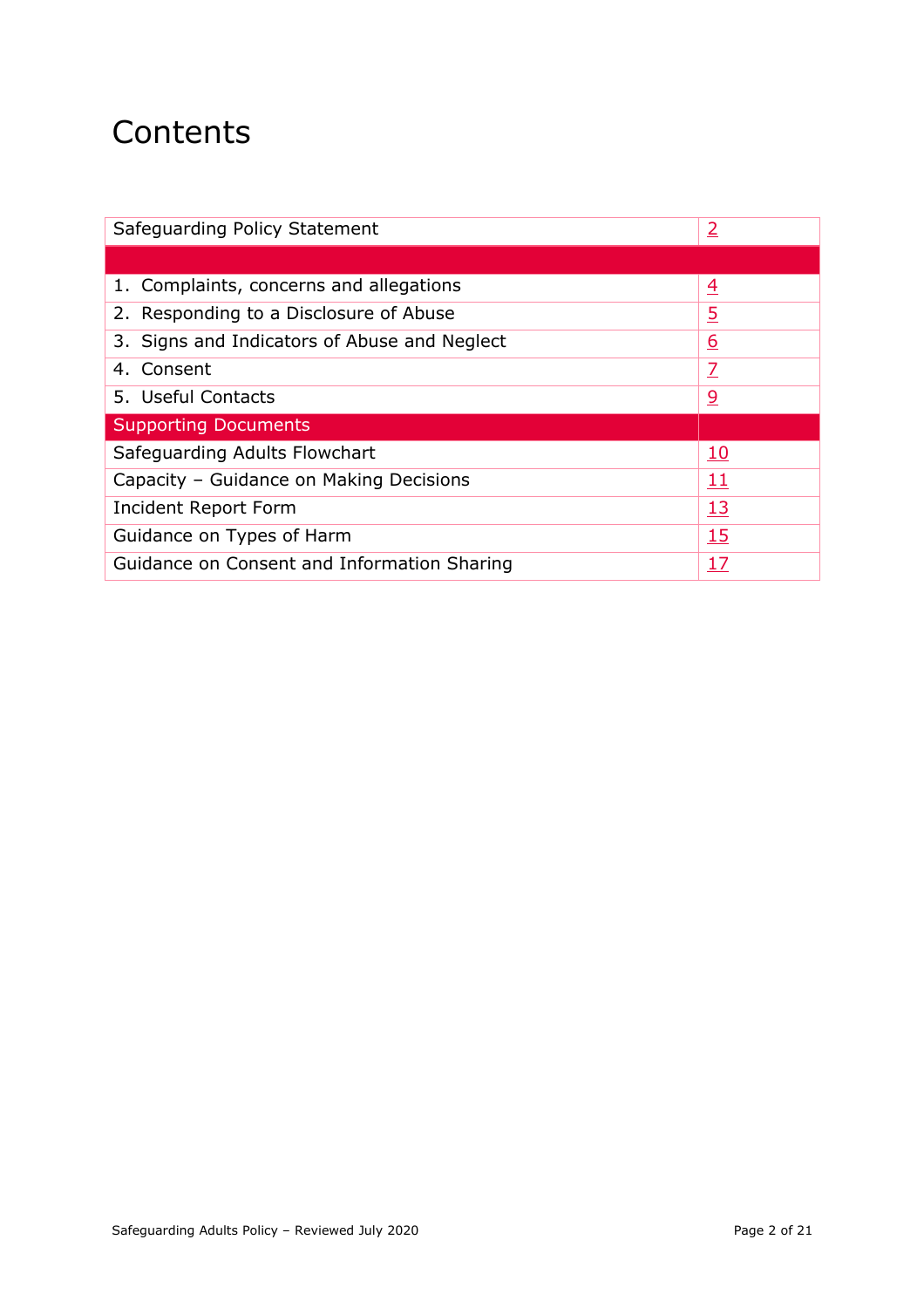## Safeguarding Adults Policy

## **Introduction**

Brinkworth Golf Club is committed to creating and maintaining a safe and positive environment for all individuals involved in golf.

Safeguarding duties apply to an adult who:

- Has needs for care and support (whether or not the local authority is meeting any of those needs) and;
- Is experiencing, or is at risk of, abuse or neglect; and;
- As a result of those care and support needs is unable to protect themselves from either the risk of, or the experience of, abuse or neglect.

#### Principles in relation to adults at risk

The Care and Support Statutory Guidance Section 14.13 sets out the following six key principles which underpin all adult safeguarding work:

- Empowerment: People being supported and encouraged to make their own decisions and informed consent.
- Prevention: It is better to take action before harm occurs.
- Proportionality: The least intrusive response appropriate to the risk presented.
- Protection: Support and representation for those in greatest need.
- Partnership: Local solutions through services working with their communities. Communities have a part to play in preventing, detecting and reporting neglect and abuse.
- Accountability: Accountability and transparency in delivering safeguarding.

**Making safeguarding personal** is the concept that adult safeguarding should be person led and outcome focused. It engages the person in a conversation about how best to respond to their safeguarding situation in a way that enhances involvement, choice and control. As well as improving quality of life, well-being and safety.

Wherever possible discuss safeguarding concerns with the adult to get their view of what they would like to happen and keep them involved in the safeguarding process, seeking their consent to share information outside of the organisation where necessary.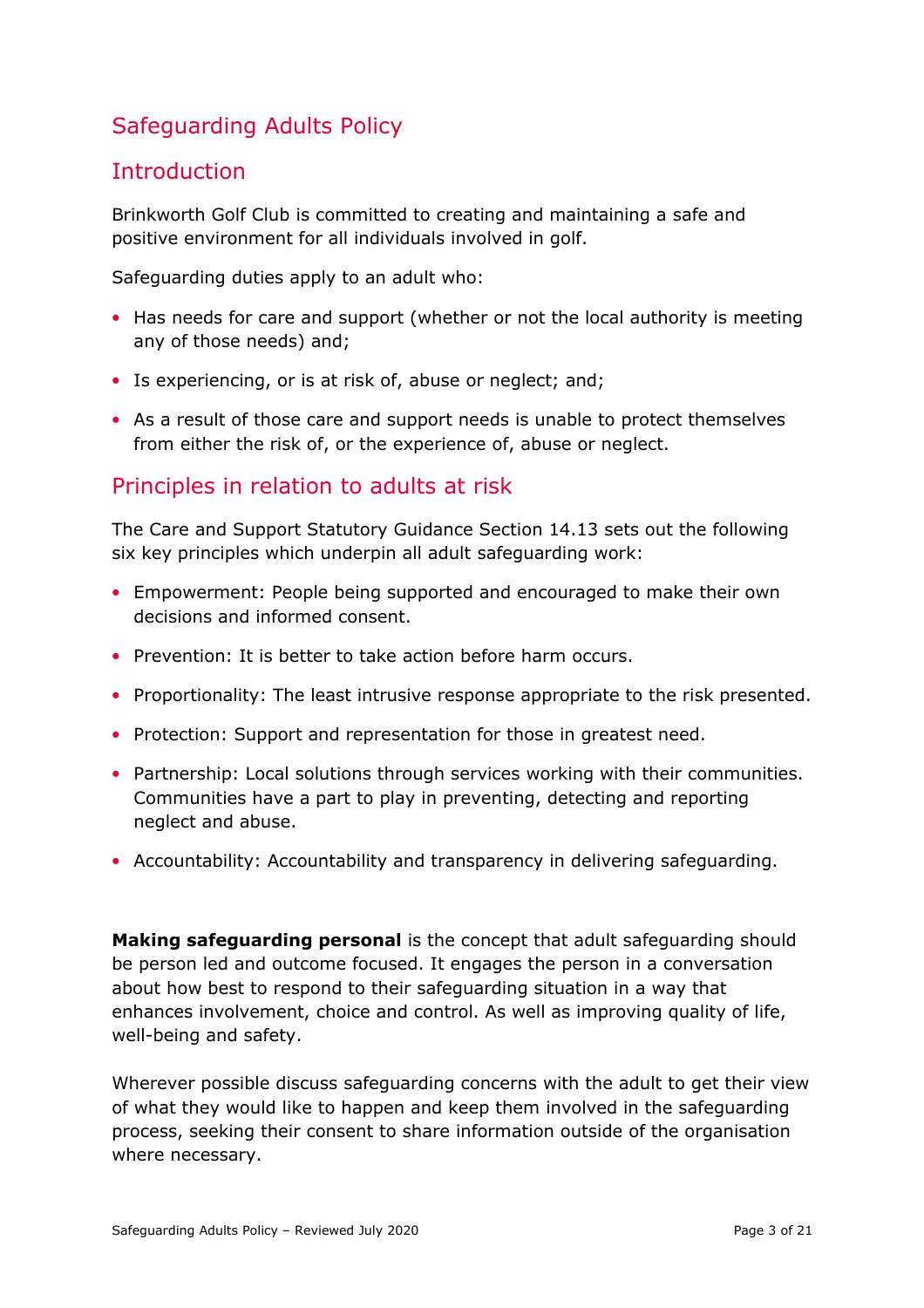The principles of the Mental Capacity Act 2005 (MCA) state that every individual has the right to make their own decisions and provides the framework for this to happen.

In addition Brinkworth Golf Club recognises the following principles which underpin our work with all groups and individuals who may have additional needs for support and protection:

- It is every adult's right to be protected from abuse irrespective of their age, gender identity, faith or religion, culture, ethnicity, sexual orientation, background, economic position, marital status, disability or level of ability.
- All staff and volunteers share the responsibility for the protection of adults at risk and will show respect and understanding for their rights, safety and welfare.
- The additional vulnerability of disabled adults (including those with invisible disabilities, learning and communication differences) is recognised.
- Allegations of abuse or concerns about the welfare of any adult will be treated seriously and will be responded to swiftly and appropriately.
- Brinkworth Golf Club recognises the role and responsibilities of the statutory agencies in safeguarding adults and is committed to complying with the procedures of the Local Safeguarding Adults Boards.
- Confidentiality will be maintained appropriately at all times and the adult's safety and welfare must be the overriding consideration when making decisions on whether or not to share information about them.
- Brinkworth Golf Club will support all adults to understand their roles and responsibilities with regards to safeguarding and protecting adults at risk, including the responsibility to report all concerns in line with Brinkworth Golf Club safeguarding adults policy and procedures.
- All participants involved in golfing activities have the right to be listened to with respect and to be heard.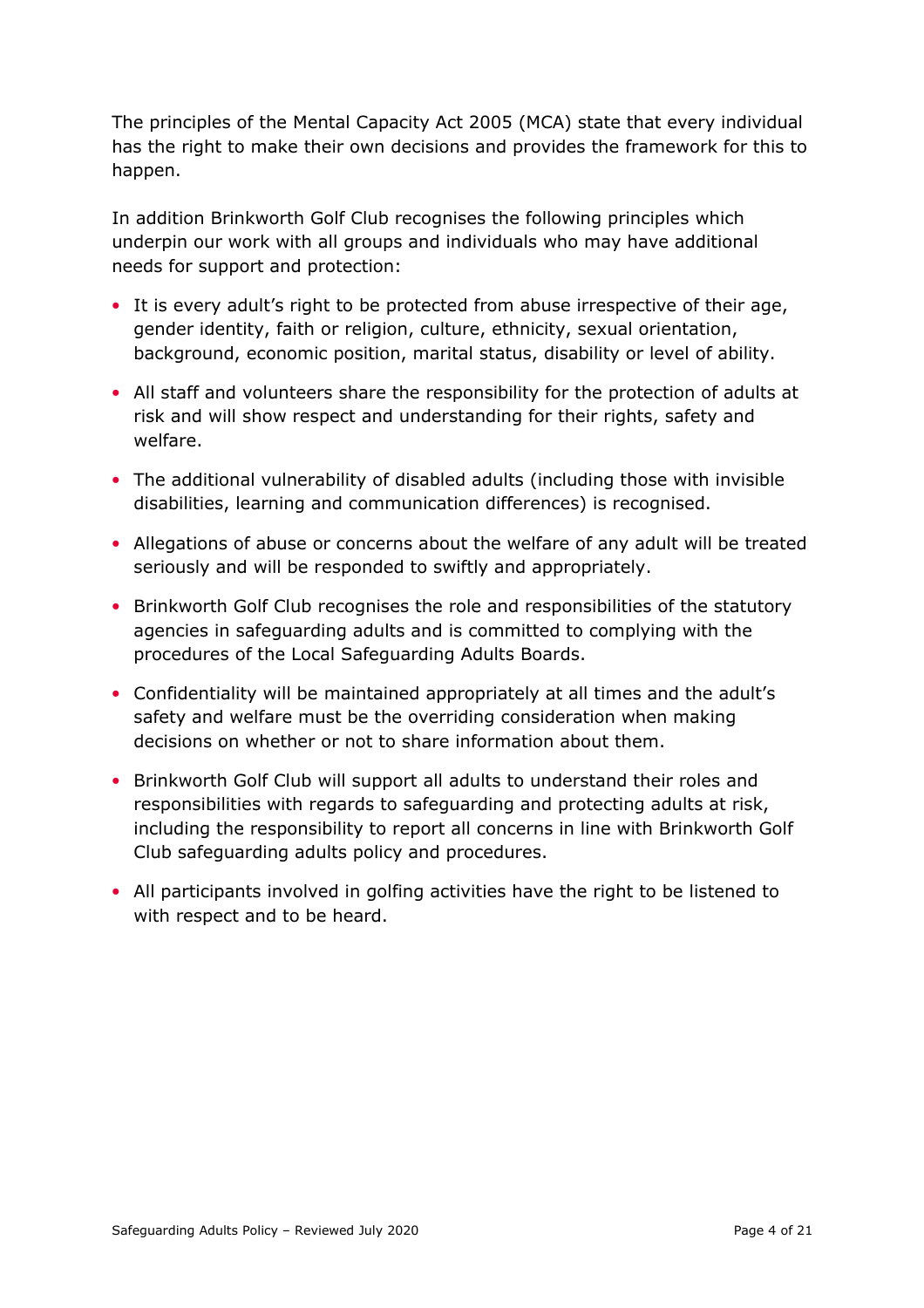## Guidance and legislation

The practices and procedures within this policy are based on the principles contained within the UK and legislation and Government Guidance and have been developed to complement the Safeguarding Adults Boards policy and procedures, and take the following into consideration:

- The Care Act 2014
- The Protection of Freedoms Act 2012
- Domestic Violence, Crime and Victims (Amendment ) Act 2012
- The Equality Act 2010
- The Safeguarding Vulnerable Groups Act 2006
- Mental Capacity Act 2005
- Sexual Offences Act 2003
- The Human Rights Act 1998
- The Data Protection Act 2018

## Responsibilities and implementation

Brinkworth Golf Club will seek to promote the principles of safeguarding by:

- Reviewing Brinkworth Golf Club policy and procedures every three years or whenever there is a major change in legislation.
- Giving guidance on appropriate recruitment procedures to assess the suitability of volunteers and staff working with vulnerable groups.
- Following procedures to report welfare concerns and allegations about the behaviour of adults and ensure that all staff, volunteers, parents and participants, including children, are aware of these procedures.
- Directing club staff, volunteers & coaches to appropriate safeguarding training and learning opportunities, where this is appropriate to their role.

#### 1. Complaints, concerns and allegations

**1.1** As a player, parent, carer, member of staff or volunteer you may be concerned about the welfare of an adult, become aware that abuse or poor practice is taking place, suspect abuse or poor practice may be occurring or be told about something that may be abuse or poor practice. These concerns should be brought to the attention of the England Golf Lead Safeguarding Officer without delay.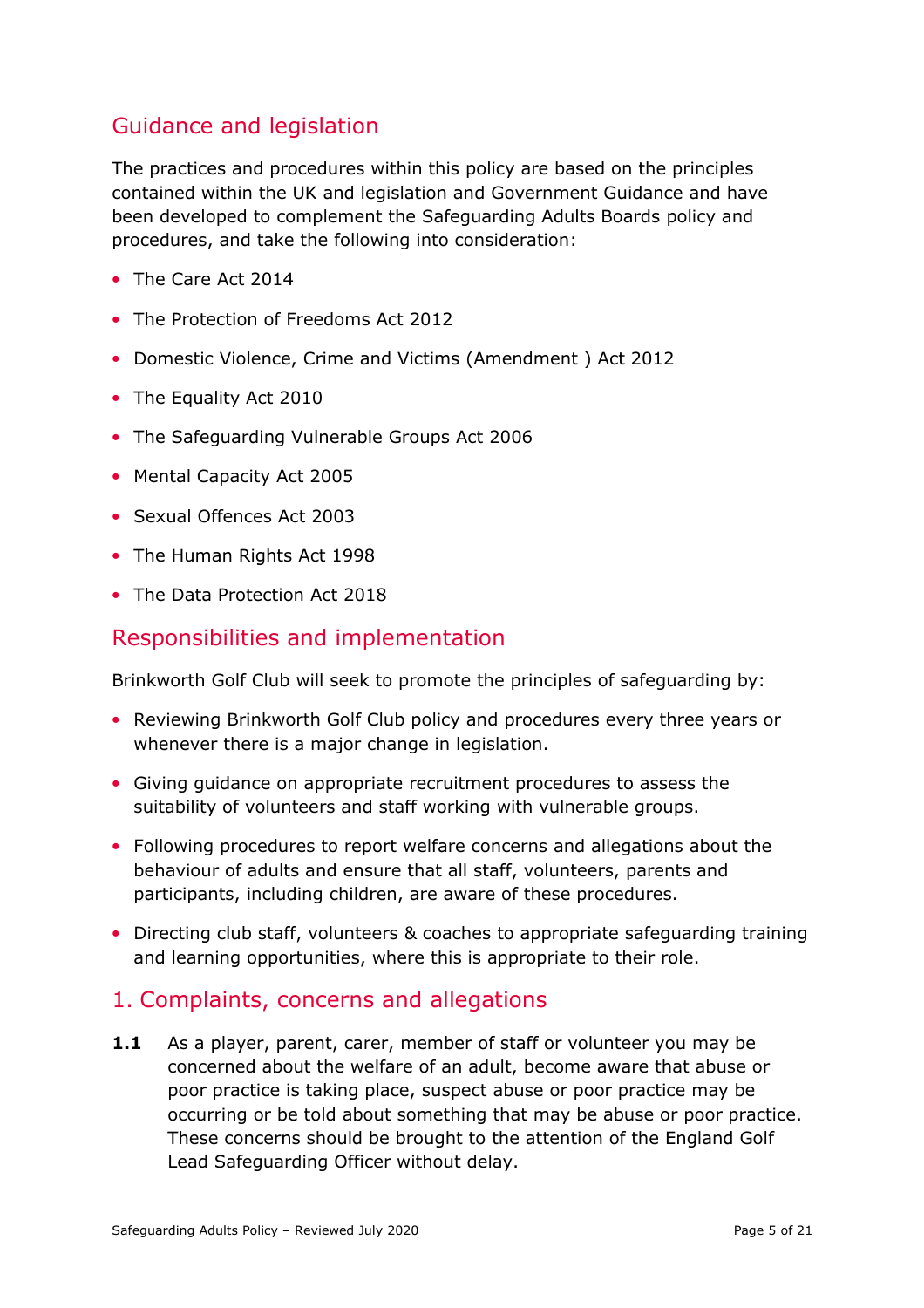- **1.2** The person reporting the concern is not required to decide whether abuse has occurred, but simply has a duty to pass on their concerns and any relevant information tel: 01526 351824. All concerns will be treated in confidence. Details should only be shared on a 'need to know' basis with those who can help with the management of the concern.
- **1.3** Concerns will be recorded on an Incident Report Form and sent to England Golf Lead Safeguarding Officer and retained confidentially. The Lead Safeguarding Officer will assist with completion of this form if required, tel 01526 351824.
- **1.4** Brinkworth Golf Club will work with England Golf, counties and other external agencies to take appropriate action where concerns relate to potential abuse or serious poor practice. Brinkworth Golf Club disciplinary procedures will be applied and followed where possible.
- **1.5** Safeguarding adults at risk requires everyone to be committed to the highest possible standards of openness, integrity and accountability. Brinkworth Golf Club supports an environment where staff, volunteers, parents/carers and the public are encouraged to raise safeguarding concerns. Anyone who reports a legitimate concern to the organisation (even if their concerns subsequently appear to be unfounded) will be supported. All concerns will be taken seriously.
- **1.6** It is important when considering your concern that you also consider the needs and wishes of the person at risk.

## 2. Responding to disclosure of abuse

- **2.1** If an adult indicates that they are being abused the person receiving the information should:
	- Stay Calm
	- Listen carefully to what is said, allowing the adult to continue at their own pace, and take it seriously.
	- Explain that it is likely the information will have to be shared with othersdo not promise to keep secrets.
	- Keep questions to a minimum, only ask questions if you need to identify/ clarify what the person is telling you. Take care to distinguish between fact, observation, allegation and opinion. It is important that the information you have is accurate.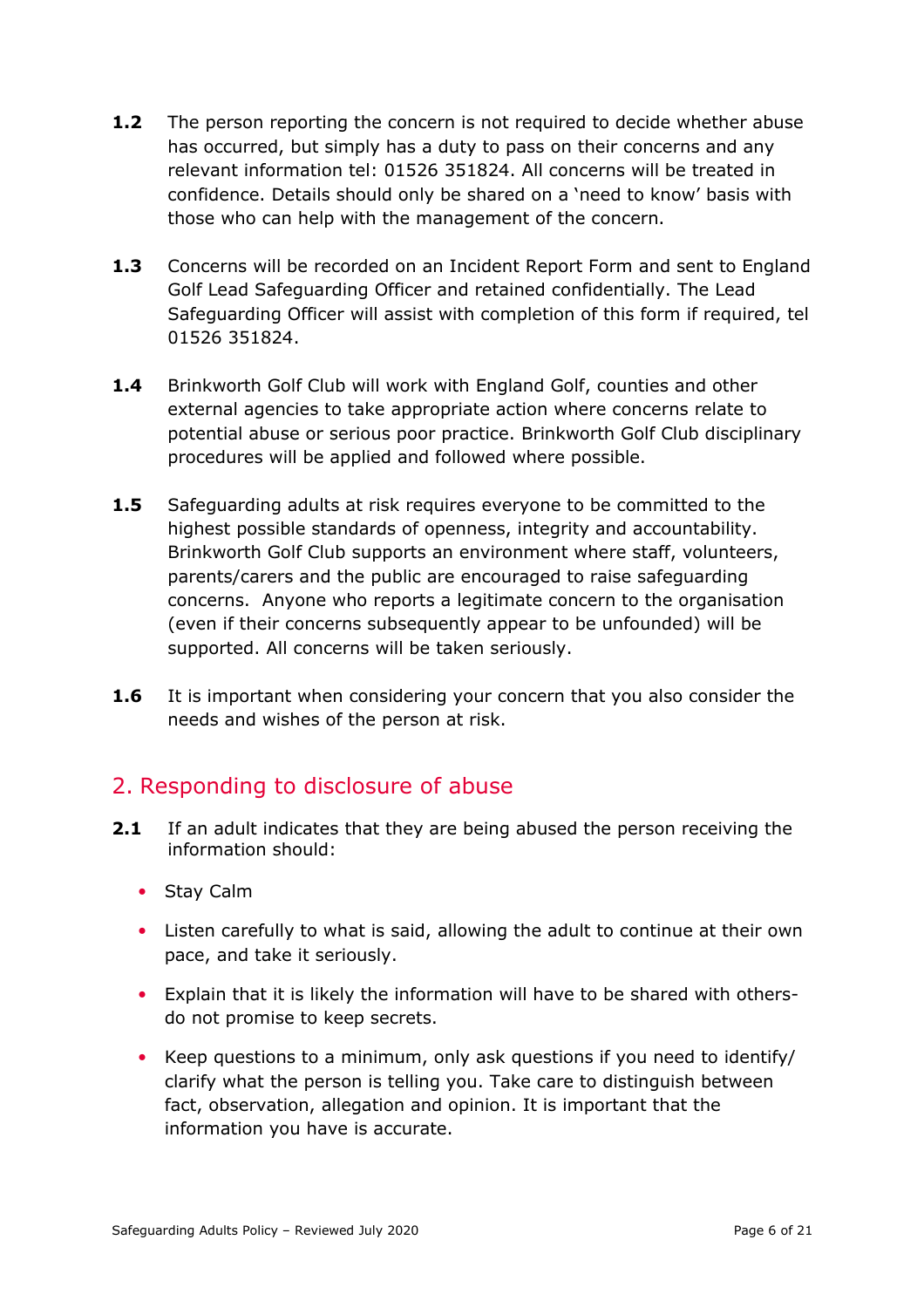- Reassure the person that they have done the right thing in revealing the information.
- Ask them what they would like to happen next.
- Explain what you would like to do next and ask if they are happy for you to share the information in order for you to help them. As long as it does not increase the risk to the individual, you should explain to them that it is your duty to share your concern with your Lead Safeguarding Officer.
- Record in writing what was said using the adult's own words as soon as possible
- **2.2** DO NOT:
	- Dismiss the concern.
	- Panic or allow shock or distaste to show.
	- Probe for more information than is offered.
	- Make promises that cannot be kept.
	- Conduct an investigation of the case.
	- Make negative comments about the alleged perpetrator.

If the matter is urgent and relates to the immediate safety of an adult at risk then contact the police immediately. Complete and Incident Form and copy it to the England Golf Lead Safeguarding Officer within 24 hours.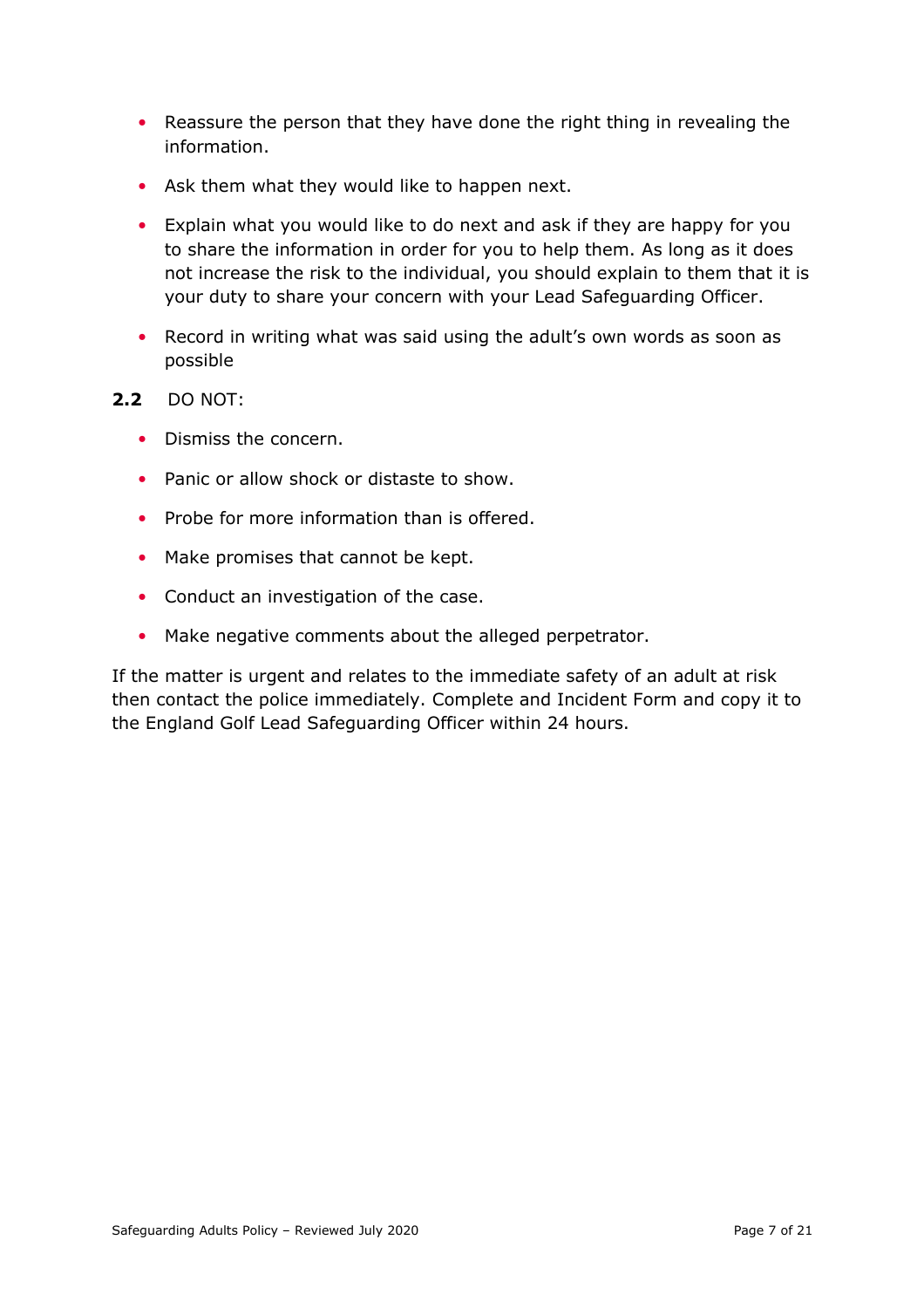## 3. Signs and indicators of abuse and neglect

- **3.1** Abuse can take place in any context. Abuse may be inflicted by anyone. Players, members, staff, volunteers or coaches may suspect that an adult is being abused or neglected outside of the club setting. There are many signs and indicators that may suggest someone is being abused or neglected, these include but are not limited to:
	- Unexplained bruises or injuries or lack of medical attention when an injury is present.
	- Person has belongings or money going missing.
	- Person is not attending / no longer enjoying their sessions.
	- Someone losing or gaining weight / an unkempt appearance. A change in the behaviour or confidence of a person.
	- Self-harm.
	- A fear of a particular group or individual.
	- They may tell you / another person they are being abused i.e. a disclosure.

#### 4. Consent

- **4.1** The Care Act 2014 statutory guidance advises that the first priority in safeguarding should always be to ensure the safety and well-being of the adult.
- **4.2** Adults have a general right to independence, choice and selfdetermination including control over information about themselves.
- **4.3** Brinkworth Golf Club does not expect staff, coaches or volunteers to support an adult who is felt to be vulnerable or at risk through their decision-making process but expects them to inform England Golf without delay so that they can clearly define the various options to help support the adult at risk to make a decision about their safety. As long as it does not increase the risk to the individual, it should be explained to them that it is their duty to share their concern with the England Golf Lead Safeguarding Officer. Consent is not required to seek guidance or share information with the National Governing Body.
- **4.4** Adults may not give their consent to the sharing of safeguarding information outside of the organisation for a number of reasons. For example, they may be unduly influenced, coerced or intimidated by another person, they may be frightened of reprisals, they may fear losing control, they may not trust social services or other partners or they may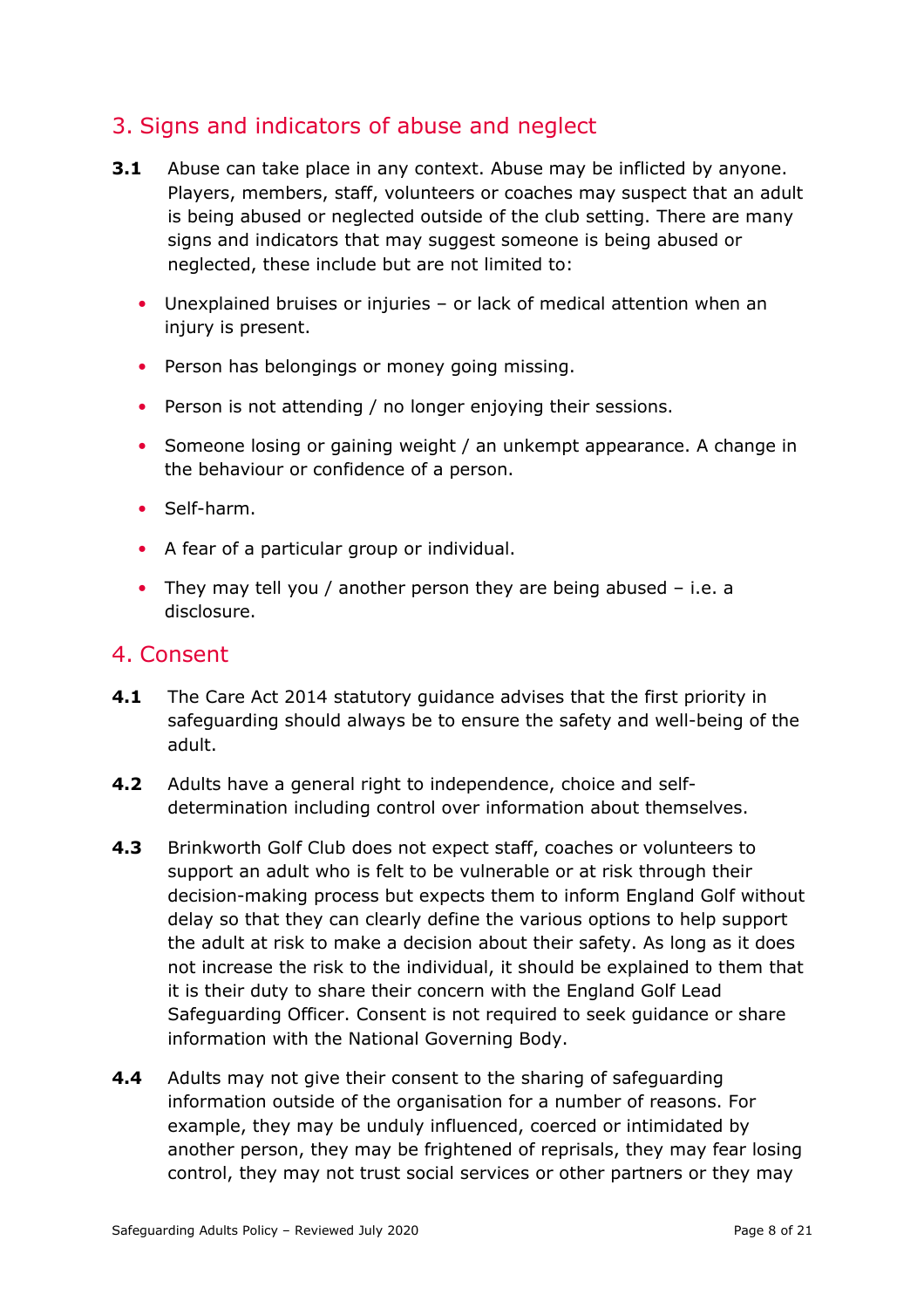fear that their relationship with the abuser will be damaged. Reassurance and appropriate support may help to change their view on whether it is best to share information.

- **4.5** Those seeking to support the adult should consider the following:
	- Explore the reasons for the adult's objections what are they worried about?
	- Explain the concern and why you think it is important to share the information
	- Tell the adult with whom you may be sharing the information with and why
	- Explain the benefits, to them or others, of sharing information could
	- they access better help and support?
	- Discuss the consequences of not sharing the information could someone come to harm?
	- Reassure them that the information will not be shared with anyone who does not need to know
	- Reassure them that they are not alone and that support is available to them.
- **4.6** If the adult continues to refuse intervention to support them with a safeguarding concern, or requests that information about them is not shared with other safeguarding partners their wishes should be respected.
- **4.7** However, there are a number of circumstances where those seeking to support the adult can reasonably override such a decision, including but not limited to:
	- It appears that the adult lacks the mental capacity to make that decision (this must be properly explored and further guidance should be sought from the England Golf Lead Safeguarding Officer)
	- Emergency or life-threatening situations may warrant the sharing of relevant information with the emergency services without consent
	- Other people are, or may be, at risk, including children
	- A serious crime has been committed / may be prevented
	- Individuals in a Position of Trust are implicated
- **4.7.1** In such circumstances, it is important to keep a careful record of the decision-making process and guidance should be sought from the England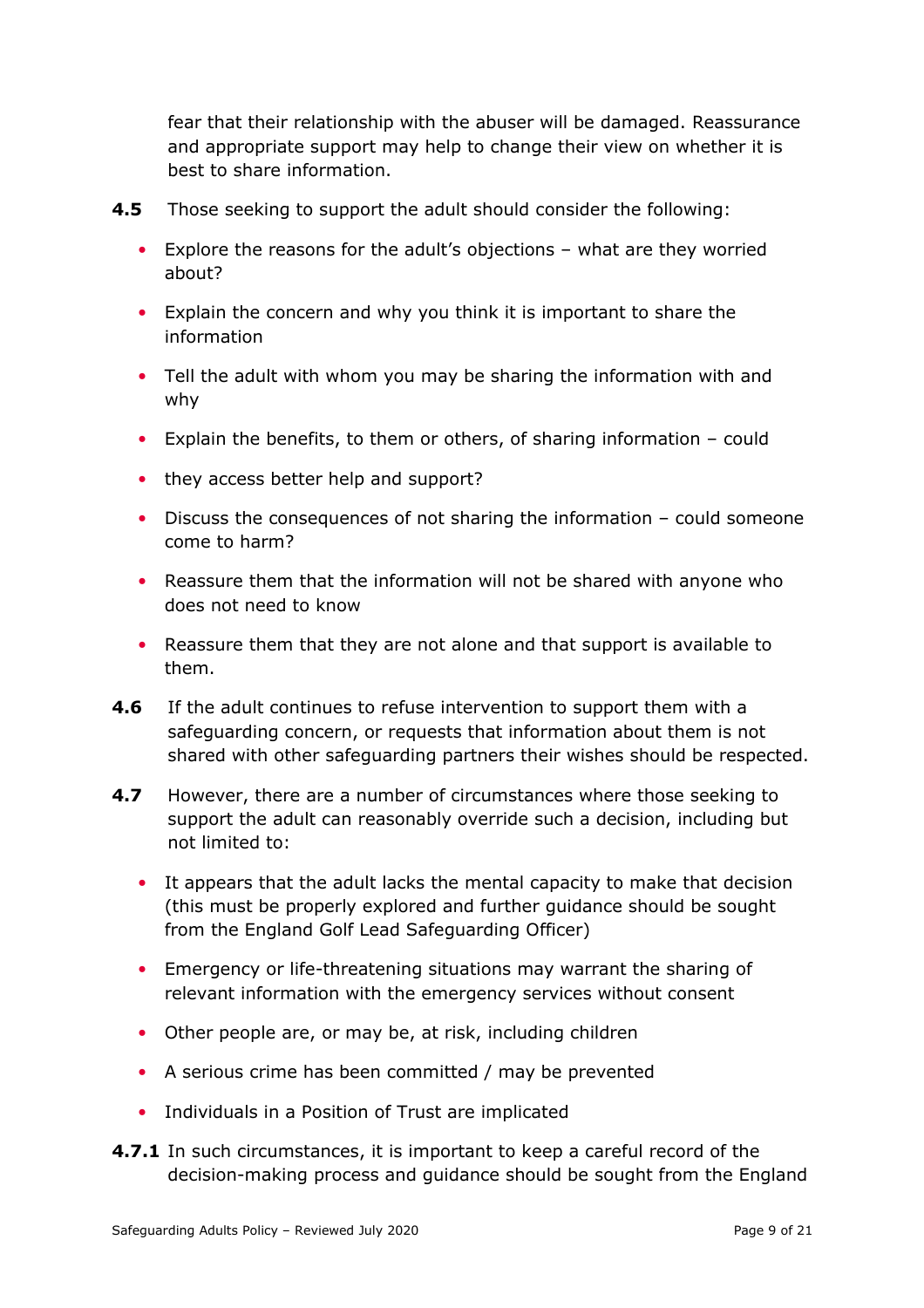Golf Lead Safeguarding Officer. Legal advice will be sought where appropriate. If the decision is to take action without the adult's consent, then unless it is unsafe to do so, the adult should be informed that this is being done and of the reasons why.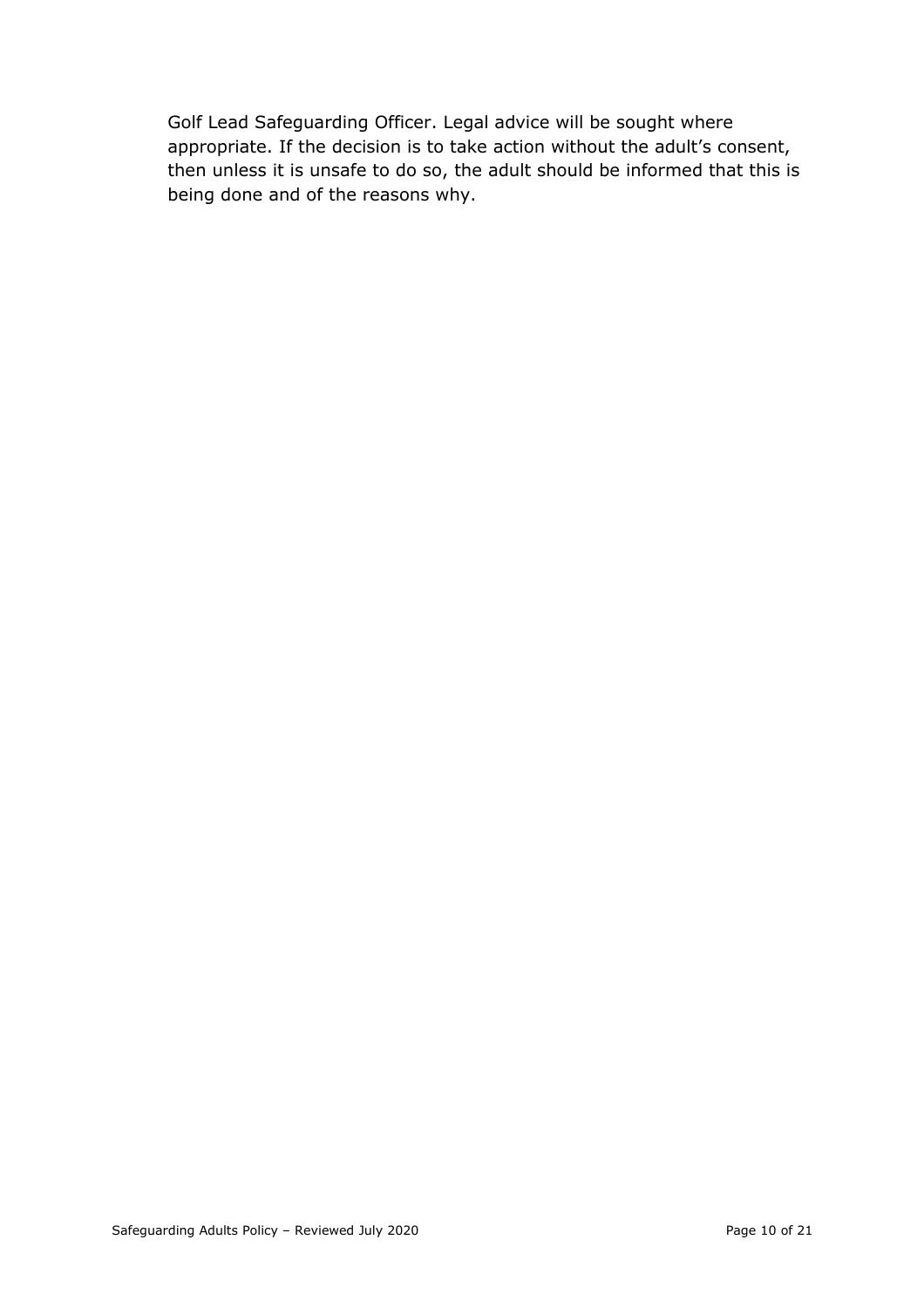## 5. Useful Contacts

England Golf Useful Contacts

| <b>Name</b>                         | <b>Address</b>                                                                                                               | <b>Number and email</b>                      |
|-------------------------------------|------------------------------------------------------------------------------------------------------------------------------|----------------------------------------------|
| Lead Safeguarding<br><b>Officer</b> | <b>England Golf</b><br><b>National Golf Centre</b><br>The Broadway<br><b>Woodhall Spa</b><br>Lincolnshire<br><b>LN10 6PU</b> | 01526 351824<br>safeguarding@englandgolf.org |

#### Local Contacts

| <b>Name</b>                                                              | <b>Address</b>                                                       | <b>Number and email</b>                                           |
|--------------------------------------------------------------------------|----------------------------------------------------------------------|-------------------------------------------------------------------|
| <b>Wiltshire County</b><br>Council -<br>Safeguarding<br><b>Adults</b>    | County Hall,<br>Bythesea Road,<br>Trowbridge,<br>Wiltshire, BA14 8JQ | Tel: 0300 4560111<br>Email:<br>adviceandcontact@wiltshire.gov.uk  |
| <b>Wiltshire County</b><br>Council-Social<br>Care-Emergency<br>Duty Team | County Hall,<br>Bythesea Road,<br>Trowbridge,<br>Wiltshire, BA14 8JQ | Tel: 0300 456 0100<br>Email:<br>adviceandcontact@wiltshire.gov.uk |

#### National Contacts

| <b>Name</b>                                                          | Website               | <b>Number and email</b>                              |
|----------------------------------------------------------------------|-----------------------|------------------------------------------------------|
| Ann Craft Trust -<br>Safeguarding<br>Adults in Sport and<br>Activity | www.anncrafttrust.org | 0115 951 5400<br>Ann-Craft<br>Trust@nottingham.ac.uk |
| Samaritans                                                           |                       | 01522 782333                                         |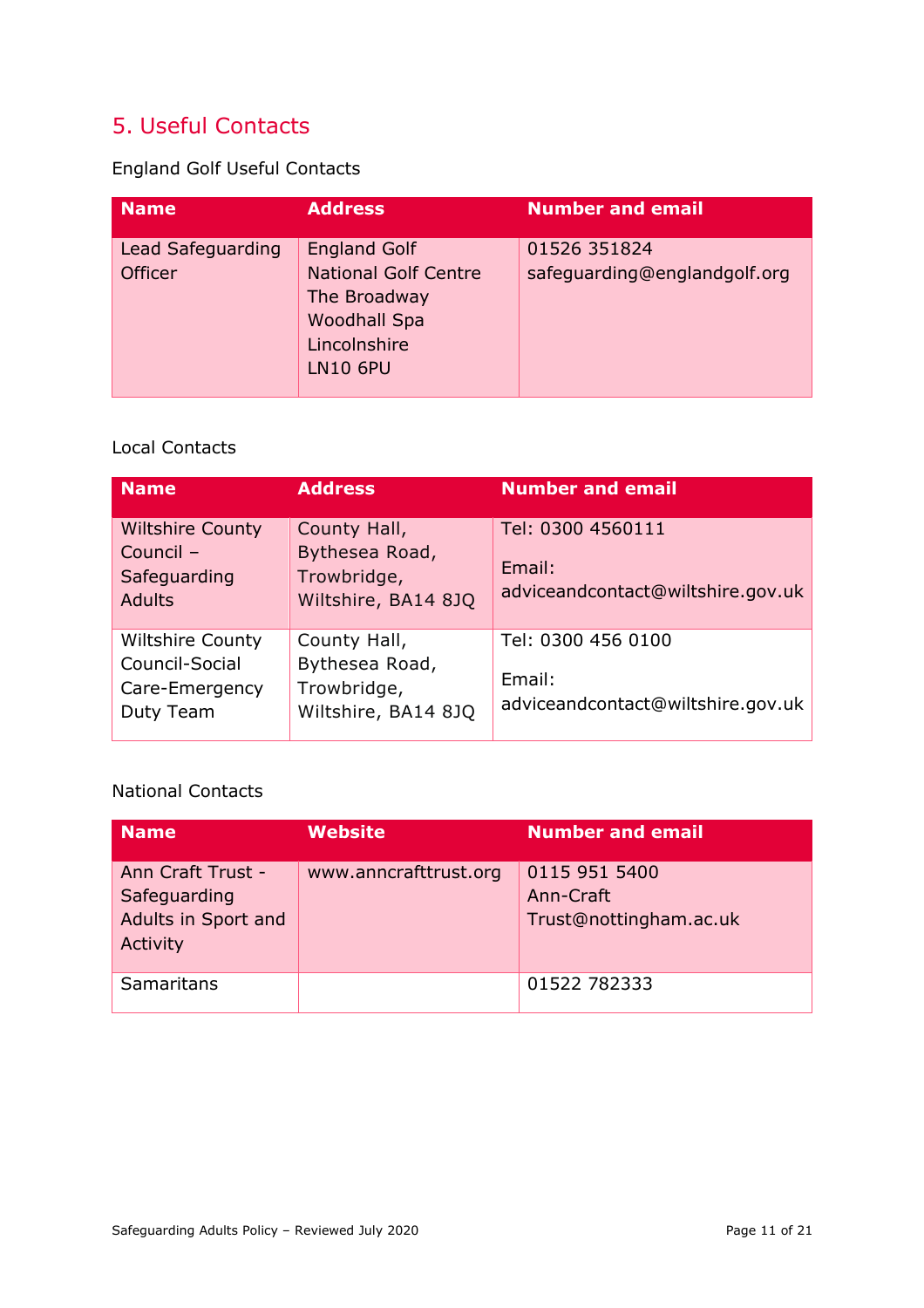## Safeguarding Adults Flowchart What to do if you have a concern about an adult?



## **Remember**

It is not your duty to investigate concerns about an adult but do not ignore them – talk to the adult if possible and get in touch with someone within your organisation or the local authority for advice.

\* If for any reason a Club Welfare Officer is not in post or is unavailable a principle of least delay is important. Please contact the England Golf Lead Safeguarding Officer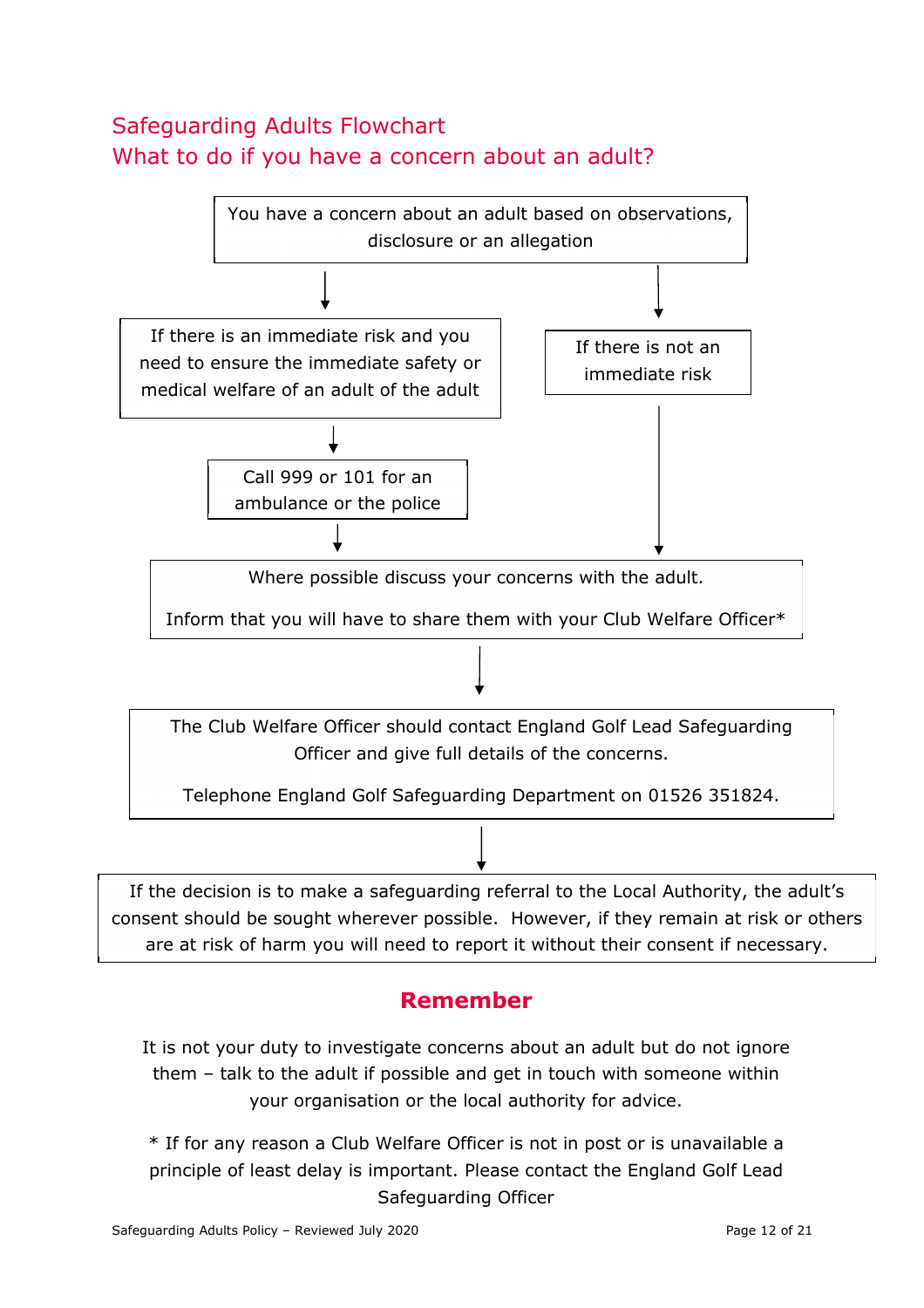## Brinkworth Golf Club

## Capacity – Guidance on Making Decisions

The issue of capacity or decision making is a key one in safeguarding adults. It is useful for organisations to have an overview of the concept of capacity.

We make many decisions every day, often without realising. We make so many decisions that it's easy to take this ability for granted.

But some people are only able to make some decisions, and a small number of people cannot make any decisions. Being unable to make a decision is called "lacking capacity".

To make a decision we need to:

- Understand information
- Remember it for long enough
- Think about the information
- Communicate our decision

A person's ability to do this may be affected by things like learning disability, dementia, mental health needs, acquired brain injury, and physical ill health.

The Mental Capacity Act 2005 (MCA) states that every individual has the right to make their own decisions and provides the framework for this to happen.

The MCA is about making sure that people over the age of 16 have the support they need to make as many decisions as possible.

The MCA also protects people who need family, friends, or paid support staff to make decisions for them because they lack capacity to make specific decisions.

Our ability to make decisions can change over the course of a day**.** 

Here are some examples that demonstrate how the timing of a question can affect the response:

- A person with epilepsy may not be able to make a decision following a seizure.
- Someone who is anxious may not be able to make a decision at that point.
- A person may not be able to respond as quickly if they have just taken some medication that causes fatigue.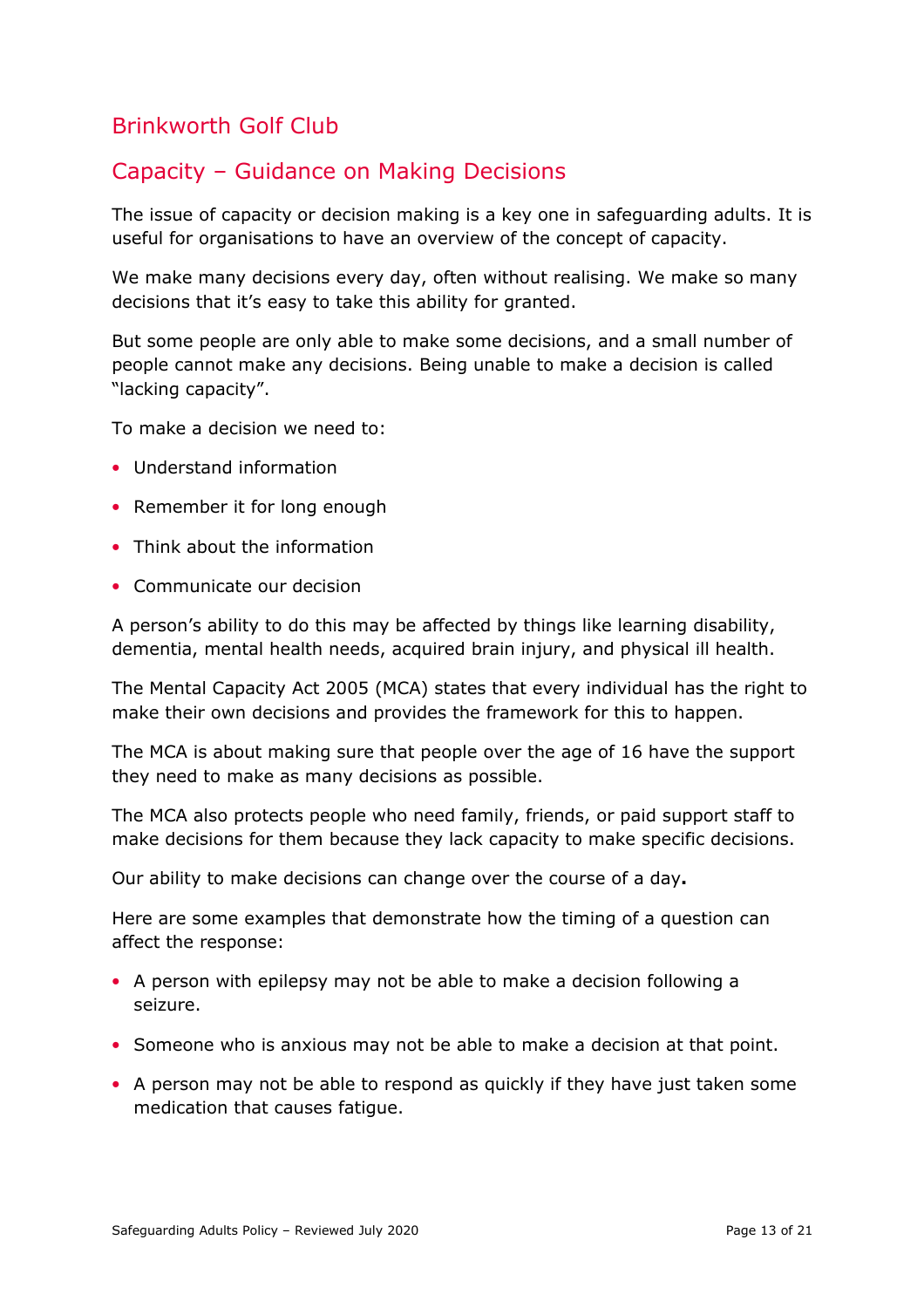In each of these examples, it may appear as though the person cannot make a decision. But later in the day, presented with the same decision, they may be able to at least be involved.

The MCA recognises that capacity is decision-specific, so no one will be labelled as entirely lacking capacity. The MCA also recognises that decisions can be about big life-changing events, such as where to live, but equally about small events, such as what to wear on a cold day.

To help you to understand the MCA, consider the following five points:

- **1.** Assume that people are able to make decisions, unless it is shown that they are not. If you have concerns about a person's level of understanding, you should check this with them, and if applicable, with the people supporting them.
- **2.** Give people as much support as they need to make decisions. You may be involved in this – you might need to think about the way you communicate or provide information, and you may be asked your opinion.
- **3.** People have the right to make unwise decisions. The important thing is that they understand the implications. If they understand the implications, consider how risks might be minimised.
- **4.** If someone is not able to make a decision, then the person helping them must only make decisions in their "best interests". This means that the decision must be what is best for the person, not for anyone else. If someone was making a decision on your behalf, you would want it to reflect the decision you would make if you were able to.
- **5.** Find the least restrictive way of doing what needs to be done.

#### Remember

- You should not discriminate or make assumptions about someone's ability to make decisions, and you should not pre-empt a "best-interests" decision merely on the basis of a person's age, appearance, condition, or behaviour.
- When it comes to decision-making, you could be involved in a minor way, or asked to provide more detail. The way you provide information might influence a person's ultimate decision. A person may be receiving support that is not in line with the MCA, so you must be prepared to address this.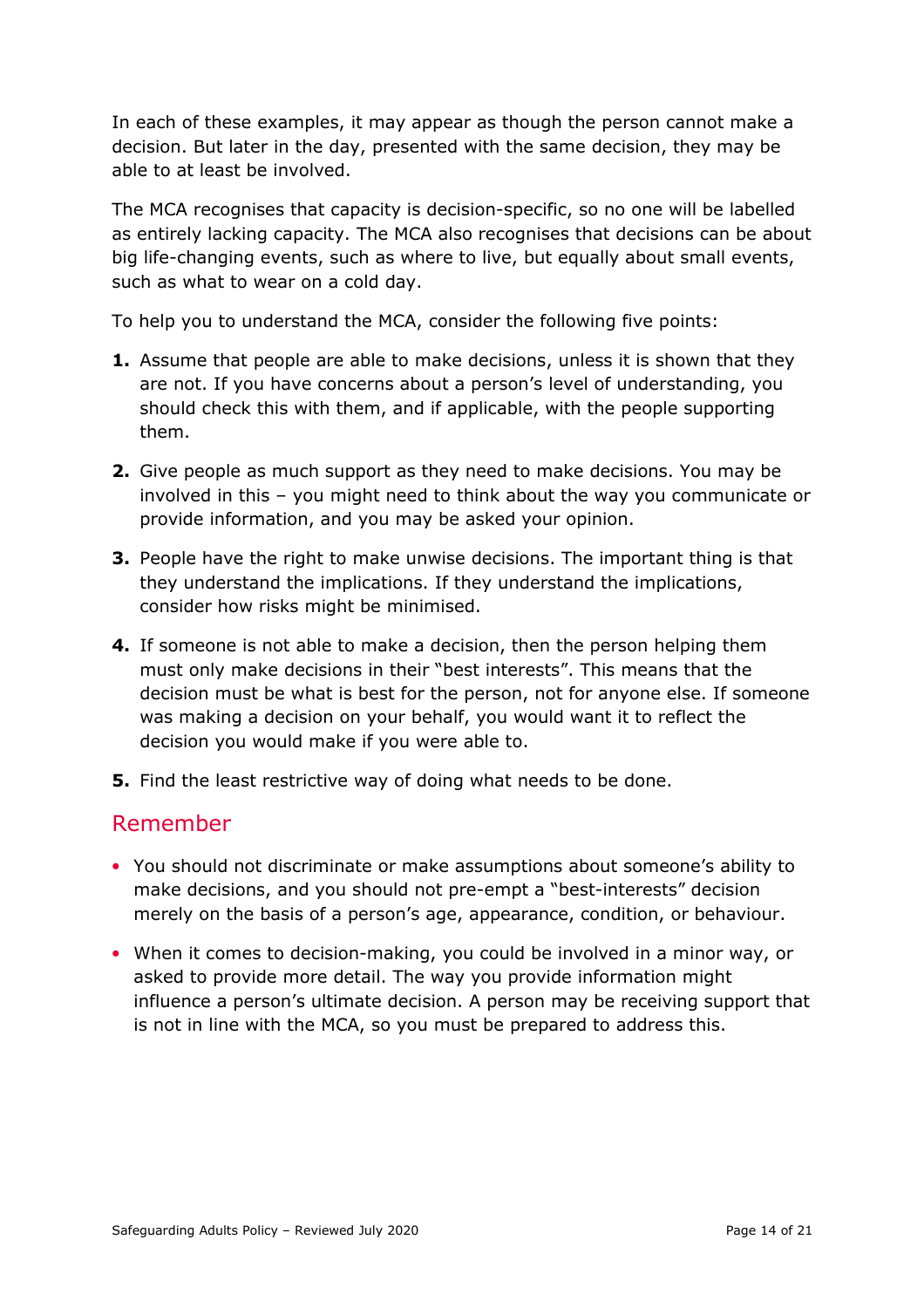## Incident Report Form

| Recorder's Name: |               |
|------------------|---------------|
| Address:         |               |
| Post Code:       | Telephone No: |

| Name of Identified Adult: |               |
|---------------------------|---------------|
| Address:                  |               |
| Post Code:                | Telephone No: |

| <b>Complainant's Name:</b> |               |
|----------------------------|---------------|
| Address:                   |               |
| Post Code:                 | Telephone No: |

| Details of the allegations: [include: date; time; location; and nature of the<br>incident.] |
|---------------------------------------------------------------------------------------------|
| Additional information: [include: witnesses; corroborative statements; etc.]                |
|                                                                                             |
|                                                                                             |
|                                                                                             |
| Have you discussed your concerns with the adult? What are their views?                      |
|                                                                                             |
|                                                                                             |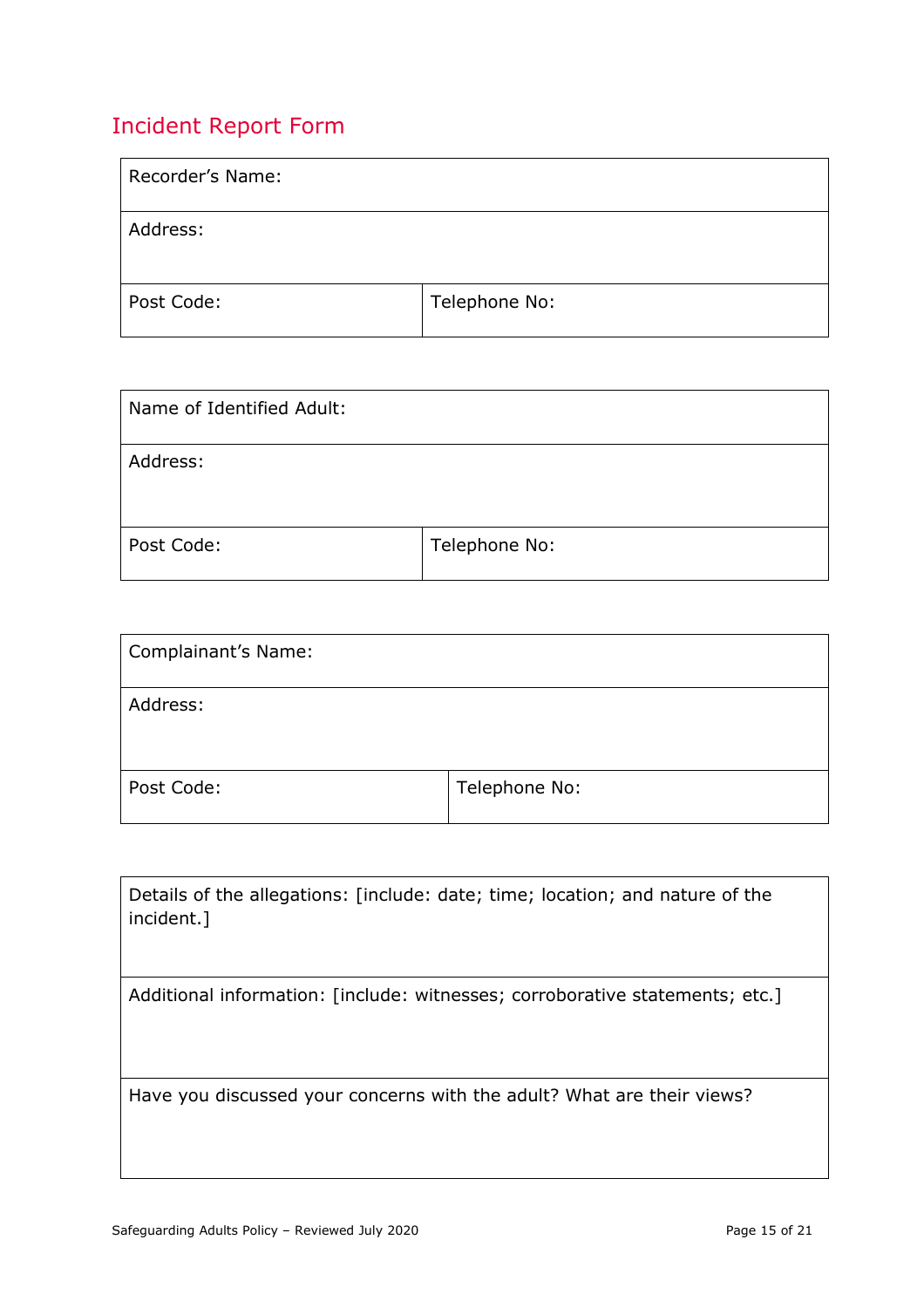| England Golf Safeguarding department notified (01526 351824) |  |
|--------------------------------------------------------------|--|
|--------------------------------------------------------------|--|

Case Number (if allocated):

Name of person spoken to:

Date: Time:

Action taken:

Date: Time:

Signature of Recorder:

Signature of Complainant:

#### **Data protection:**

England Golf Safeguarding Department may use the information in this form (together with other information they obtain as a result of any investigation) to investigate the alleged incident and to take whatever action is deemed appropriate, in accordance with their Safeguarding Adults Policy and Procedures.

Strict confidentiality will be maintained and information will only be shared on a "need to know" basis in the interests of safeguarding. This may involve disclosing certain information to a number of organisations and individuals including relevant clubs and County bodies, individuals that are the subject of an investigation and/or Statutory agencies such as the Police and Adult Social Care.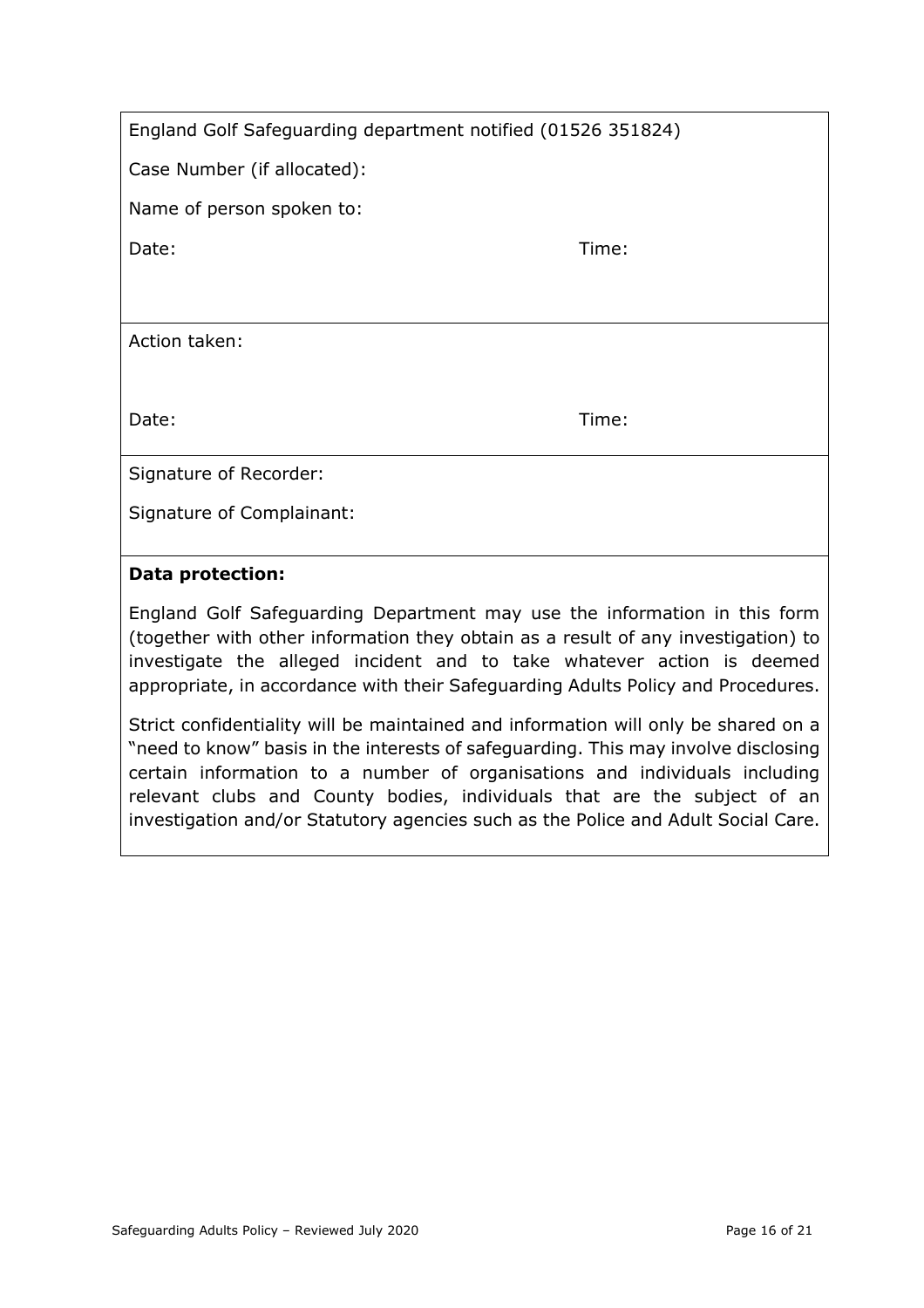## Brinkworth Golf Club

## Guidance on types of harm

#### **The Care Act 2014 recognises 10 categories of abuse that may be experienced by adults.**

#### **Self-neglect**

This covers a wide range of behaviour: neglecting to care for one's personal hygiene, health or surroundings and includes behaviour such as hoarding.

#### **Modern Slavery**

This encompasses slavery, human trafficking, forced labour and domestic servitude.

#### **Domestic Abuse**

This includes psychological, physical, sexual, financial and emotional abuse perpetrated by anyone within a person's family. It also includes so called 'honour' based violence.

#### **Discriminatory**

Discrimination is abuse which centres on a difference or perceived difference particularly with respect to race, gender or disability or any of the protected characteristics of the Equality Act.

#### **Organisational**

This includes neglect and poor care practice within an institution or specific care setting such as a hospital or care home, for example, or in relation to care provided in one's own home. This may range from one off incidents to on-going ill-treatment. It can be through neglect or poor professional practice as a result of the structure, policies, processes and practices within an organisation.

#### **Physical**

This includes hitting, slapping, pushing, kicking, misuse of medication, restraint or inappropriate sanctions.

#### **Sexual**

This includes rape, indecent exposure, sexual harassment, inappropriate looking or touching, sexual teasing or innuendo, sexual photography, subjection to pornography or witnessing sexual acts, indecent exposure and sexual assault or sexual acts to which the adult has not consented or was pressured into consenting.

#### **Financial or material**

This includes theft, fraud, internet scamming, coercion in relation to an adult's financial affairs or arrangements, including in connection with wills, property, inheritance or financial transactions, or the misuse or misappropriation of property, possessions or benefits.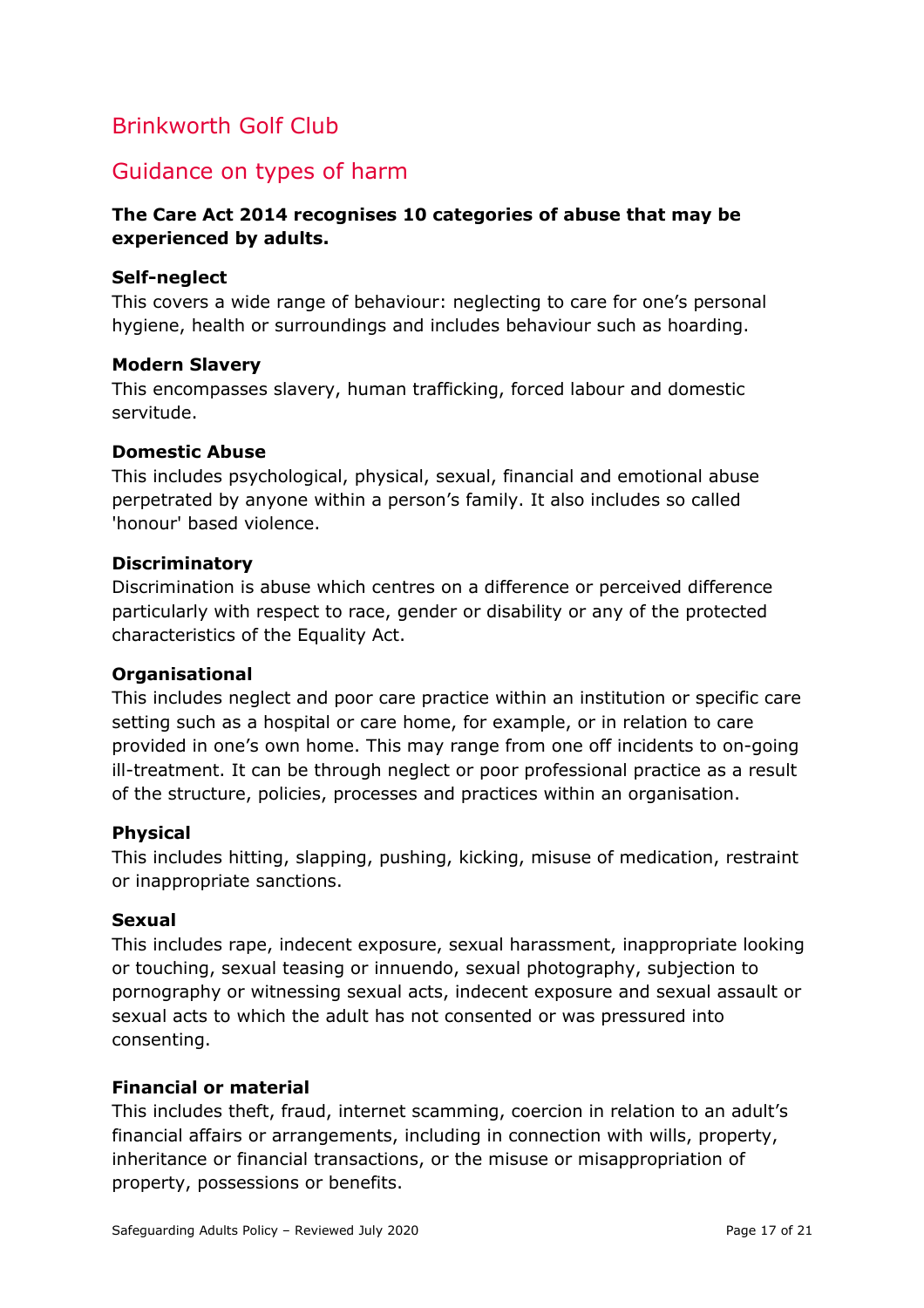#### **Neglect/Acts of omission**

This includes ignoring medical or physical care needs, failing to provide access to appropriate health social care or educational services, the withholding of the necessities of life, such as medication, adequate nutrition and heating.

#### **Emotional or psychological**

This includes threats of harm or abandonment, deprivation of contact, humiliation, blaming, controlling, intimidation, coercion, harassment, verbal abuse, isolation or withdrawal from services or supportive networks.

#### **Not included in the Care Act 2014 but also relevant to safeguarding adults in sport and physical activity:**

#### **Cyber Bullying**

Cyberbullying occurs when someone repeatedly makes fun of another person online or repeatedly picks on another person through emails or text messages, or uses online forums with the intention of harming, damaging, humiliating or isolating another person. It can be used to carry out many different types of bullying (such as racist bullying, homophobic bullying, or bullying related to special educational needs and disabilities) but instead of the perpetrator carrying out the bullying face-to-face, they use technology as a means to do it.

#### **Forced marriage**

This is a term used to describe a marriage in which one or both of the parties are married without their consent or against their will. A forced marriage differs from an arranged marriage, in which both parties consent to the assistance of a third party in identifying a spouse. The Anti-social Behaviour, Crime and Policing Act 2014 make it a criminal offence to force someone to marry.

#### **Mate Crime**

A 'mate crime' is when vulnerable people are befriended by members of the community who go on to exploit and take advantage of them. It may not be an illegal act but still has a negative effect on the individual. Mate Crime is carried out by someone the adult knows and often happens in private. In recent years there have been a number of Serious Case Reviews relating to people with a learning disability who were murdered or seriously harmed by people who purported to be their friend.

#### **Radicalisation**

The aim of radicalisation is to attract people to their reasoning, inspire new recruits and embed their extreme views and persuade vulnerable individuals of the legitimacy of their cause. This may be direct through a relationship, or through social media.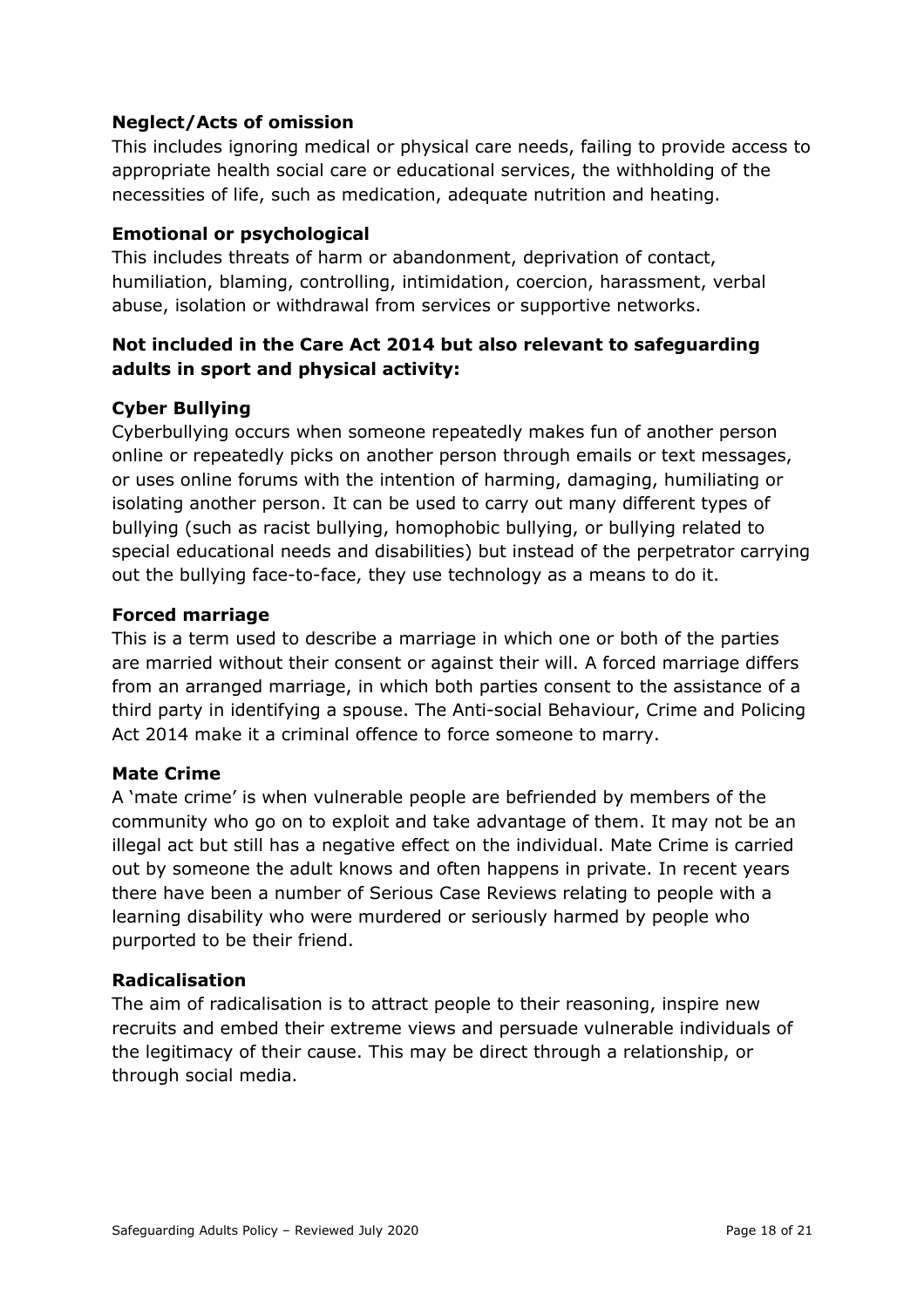## Brinkworth Golf Club

## Consent and Information Sharing

Workers and volunteers within sports and physical activity organisations should always share safeguarding concerns in line with their organisation's policy, usually with their safeguarding lead or welfare officer in the first instance, except in emergency situations. As long as it does not increase the risk to the individual, the worker or volunteer should explain to them that it is their duty to share their concern with their safeguarding lead or welfare officer.

The safeguarding lead or welfare officer will then consider the situation and plan the actions that need to be taken, in conjunction with the adult at risk and in line with the organisation's policy and procedures and local safeguarding adults board policy and procedures.

To make an adult safeguarding referral you need to call the local safeguarding adults team. This may be part of a MASH (Multi*-*Agency Safeguarding Hub). A conversation can be had with the safeguarding adults team without disclosing the identity of the person in the first instance. If it is thought that a referral needs to be made to the safeguarding adults team, consent should be sought where possible from the adult at risk.

Individuals may not give their consent to the sharing of safeguarding information with the safeguarding adults team for a number of reasons. Reassurance, appropriate support and revisiting the issues at another time may help to change their view on whether it is best to share information.

If they still do not consent, then their wishes should usually be respected. However, there are circumstances where information can be shared without consent such as when the adult does not have the capacity to consent, it is in the public interest because it may affect other people or a serious crime has been committed. This should always be discussed with your safeguarding lead and the local authority safeguarding adults team.

If someone does not want you to share information outside of the organisation or you do not have consent to share the information, ask yourself the following questions:

- Is the adult placing themselves at further risk of harm?
- Is someone else likely to get hurt?
- Has a criminal offence occurred? This includes: theft or burglary of items, physical abuse, sexual abuse, forced to give extra money for lessons (financial abuse) or harassment.
- Is there suspicion that a crime has occurred?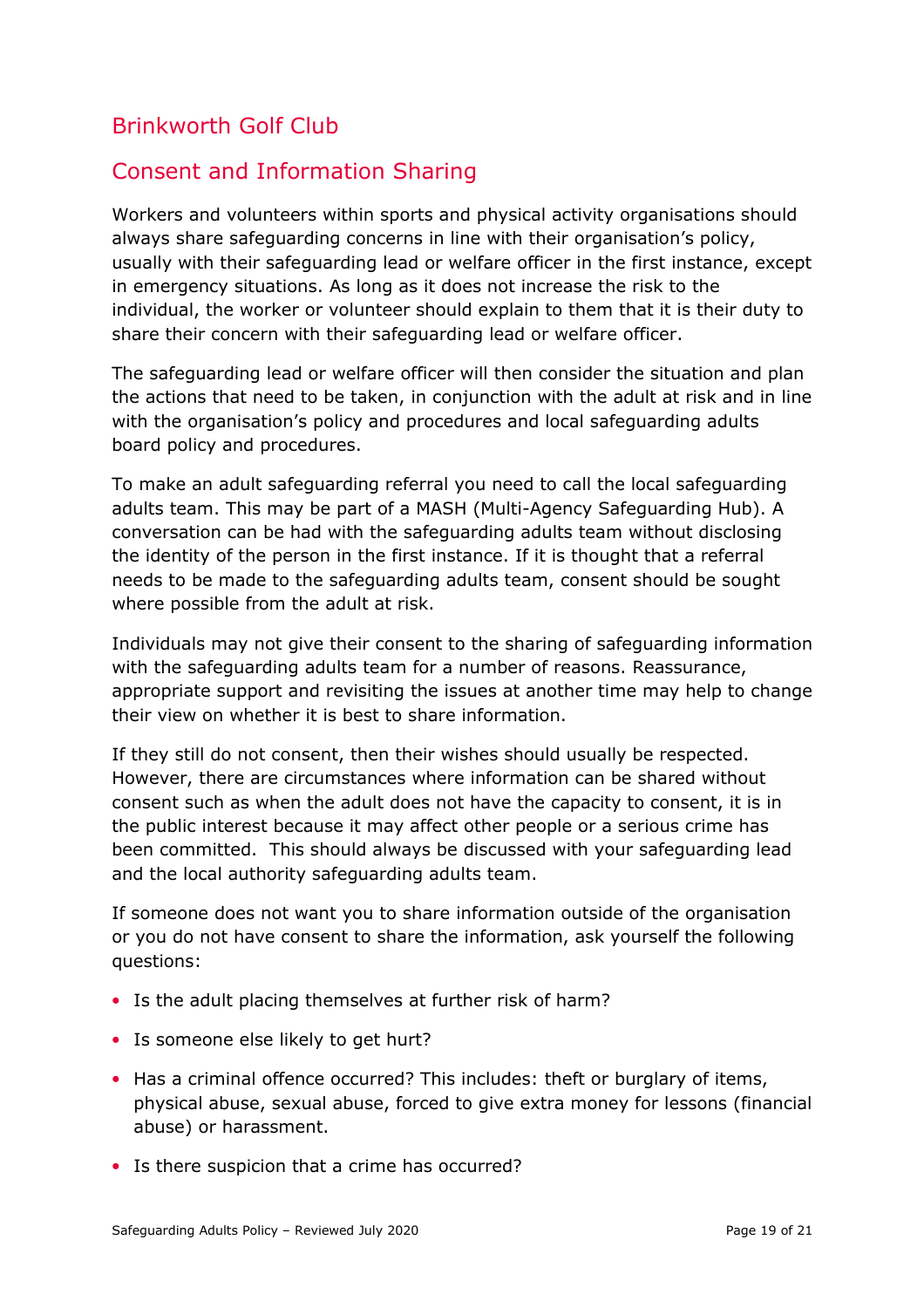If the answer to any of the questions above is 'yes' - then you can share without consent and need to share the information.

When sharing information there are seven Golden Rules that should always be followed.

- **1.** Seek advice if in any doubt
- **2.** Be transparent The Data Protection Act (DPA) is not a barrier to sharing information but to ensure that personal information is shared appropriately; except in circumstances where by doing so places the person at significant risk of harm.
- **3.** Consider the public interest Base all decisions to share information on the safety and well-being of that person or others that may be affected by their actions.
- **4.** Share with consent where appropriate Where possible, respond to the wishes of those who do not consent to share confidential information. You may still share information without consent, if this is in the public interest.
- **5.** Keep a record Record your decision and reasons to share or not share information.
- **6.** Accurate, necessary, proportionate, relevant and secure Ensure all information shared is accurate, up-to-date; necessary and share with only those who need to have it.
- **7.** Remember the purpose of the Data Protection Act (DPA) is to ensure personal information is shared appropriately, except in circumstances where by doing so may place the person or others at significant harm.

Please contact Brinkworth Golf Club's Welfare Officers below,